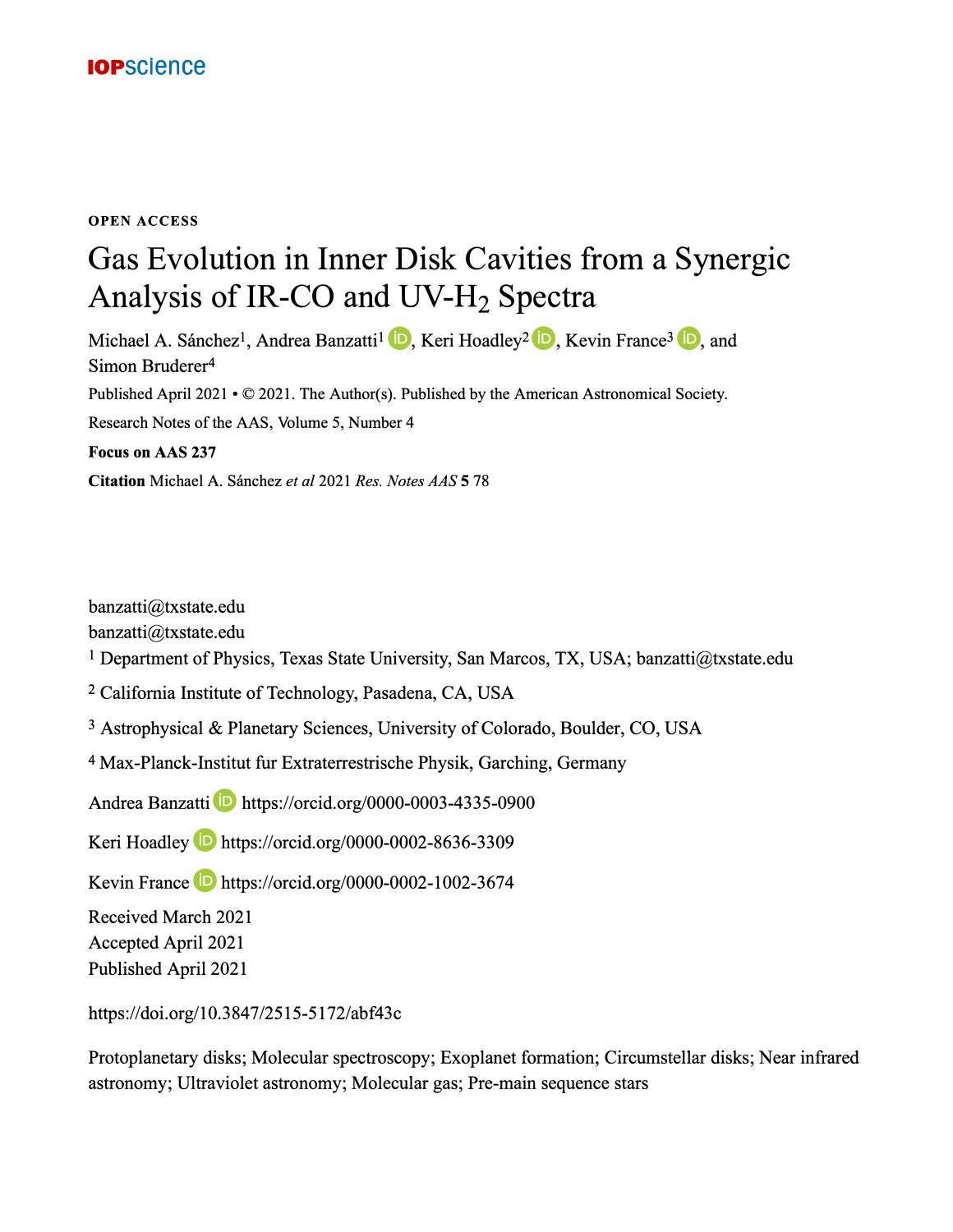### Abstract

We are conducting a multi-wavelength analysis of high-resolution molecular spectra that probe the evolution of gas in the inner 10 au in protoplanetary disks. A sample of 15 disks has been combined to probe a range of inner disk structures including small and large dust cavities. Half of the sample has been observed in far-ultraviolet  $H_2$  emission with a new HST-COS program (GO-14703), that we have combined to near-infrared spectra of CO emission as observed with VLT-CRIRES and IRTF-iSHELL. This synergic dataset traces the evolution and depletion of CO and  $H_2$  in inner disk cavities and shows an evolving radial stratification of the molecular gas, where CO lines are narrower than  $H_2$  lines in disks with cavities. CO rotation diagrams also show significant evolution, suggesting a change in gas excitation as CO emission recedes to larger disk radii.

Export citation and abstract BibTeX RIS

#### Original content from this work may be used under the terms of the Creative Commons <u>ෙ ග</u> Attribution 4.0 licence. Any further distribution of this work must maintain attribution to the author(s) and the title of the work, journal citation and DOI.

## 1. Introduction

While ALMA observations reveal protoplanetary disk structures at >10 au in great detail (e.g. Andrews 2020), the best probe of inner disk gas at <10 au is high resolution spectroscopy at infrared (IR) and ultraviolet (UV) wavelengths. Warm  $(T > 500 \text{ K})$  H<sub>2</sub> can be observed at near- and mid-infrared wavelengths using ground-based spectrographs, with low detection rates (Bitner et al. 2008; Gangi et al. 2020). Hot ( $T > 1500$  K) H<sub>2</sub> has been observed in a sample of  $\sim$ 30 disks in the far-ultraviolet using the COS and STIS spectrographs on the Hubble Space Telescope (France et al. 2012; Hoadley et al. 2015). The CO molecule is less abundant than  $H_2$  by  $\sim 10^4$ , but it is an extremely effective tracer of gas in disks. Rovibrational CO spectra at NIR wavelengths probe gas at temperatures of  $\sim$ 300–1500 K and have been observed in hundreds of disks with a suite of spectrographs (e.g. Najita et al. 2003; Brittain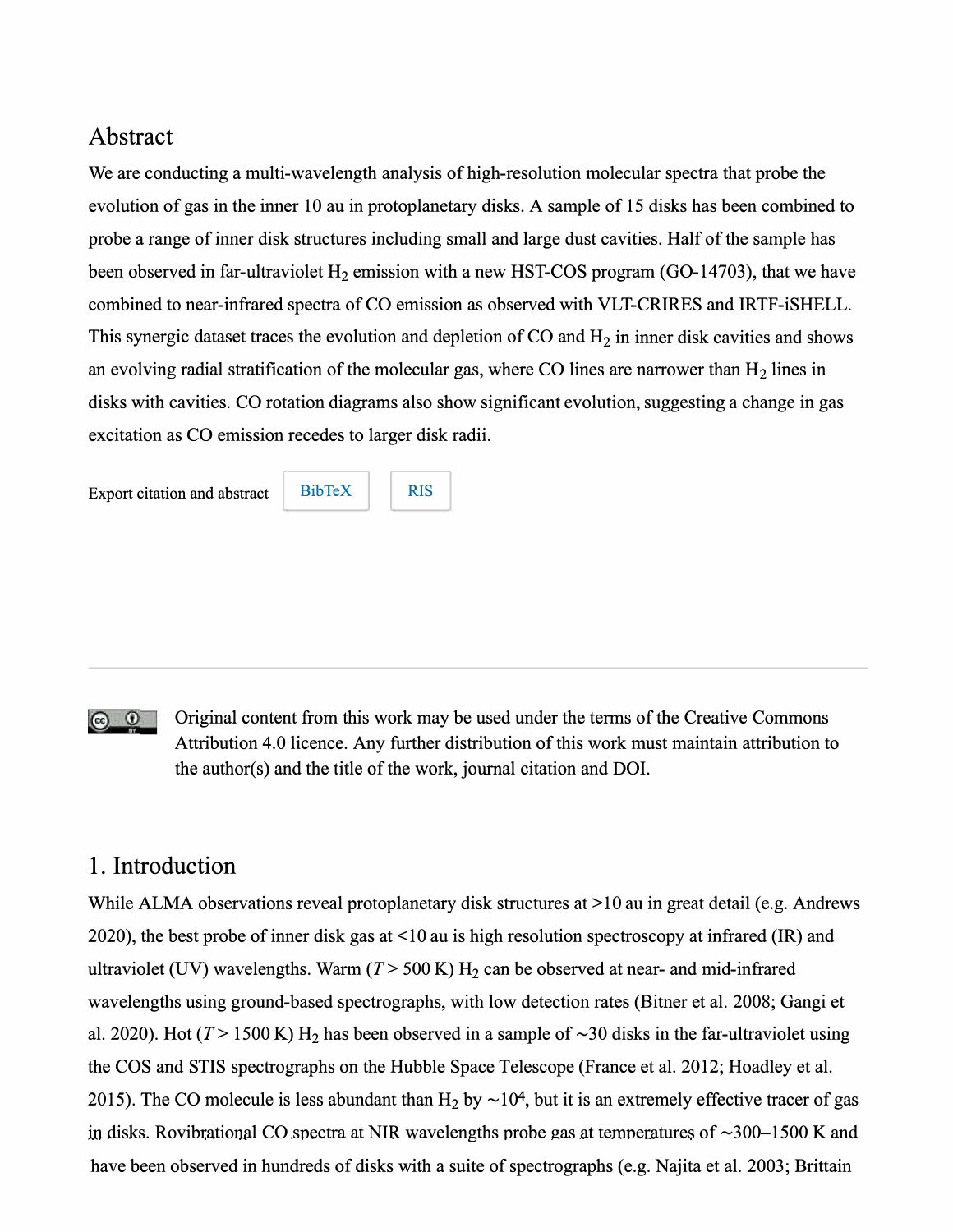et al. 2007; Pontoppidan et al. 2011; Salyk et al. 2011; Brown et al. 2013; Banzatti et al. 2018). Both IR-CO and UV-H2 spectra have been identified as tracers of inner disk evolution, where emission line profiles shrink in velocity (i.e., reflecting a lower Keplerian velocity at larger disk radii) with the depletion of inner disk dust (Banzatti & Pontoppidan 2015; Hoadley et al. 2015).

The relative distribution of  $H_2$  and CO in the inner dust cavity of one disk, RY Lup, has been studied in Arulanantham et al. (2018). In this work, we combine for the first time these molecular tracers for a sample of 15 protoplanetary disks spanning a range in evolutionary phases. The ultimate goal of this program is to study inner disk evolution to test models of planet formation and wind dispersal (e.g. Ercolano & Pascucci 2017).

## 2. Sample and Data

The sample includes 15 disks around T Tauri and Herbig stars, which were selected from previous works to trace a range of phases in inner disk depletion from dust and gas (AA Tau, CV Cha, DF Tau, DoAr 44, DR Tau, EX Lup, RU Lup, RY Lup, TW Cha, TW Hya, HD 135344B, HD 144432, HD 142527, MWC 758, HD 139614). The  $H<sub>2</sub>$  spectra for this sample come from France et al. (2012), Hoadley et al. (2015), and a new HST-COS program (GO-14703, PI: Banzatti) that was requested for this analysis (providing half of the sample). The CO spectra come from Pontoppidan et al. (2011 ), using VLT-CRIRES (Kaeufl et al. 2004), and Banzatti et al. (2018), using IRTF-iSHELL (Rayner et al. 2016).

Figure 1 illustrates the two molecular lines in each disk, scaled in flux and shifted in velocity to focus the comparison on their widths. The  $H_2$  line profiles are stacks of lines in the [1, 4] progression, from K. Hoadley et al. (2021, in preparation). The CO line profiles are stacks of  $v = 1 - 0$  lines from Banzatti & Pontoppidan (2015), Banzatti et al. (2018). The sample is ordered by the infrared index  $n_{13-30}$ , which is sensitive to the formation and size of inner disk dust cavities (Banzatti et al. 2020): disks with  $n_{13-30}$  < 0 are "full" disks (half of this sample), those with  $n_{13-30}$  > 0 have an inner disk dust cavity (the other half of the sample). The lower-left plot in Figure 1 shows the ratio of  $H_2$  to CO full-width-at-halfmaximum (FWHM) as a function of  $n_{13-30}$ , to analyze a trend that is visible in the line profiles: full disks have similar  $H_2$  and CO line widths, suggesting a similar radial distribution, while cavity disks have CO lines narrower than  $H_2$ , implying that CO is depleted in an inner disk region where  $H_2$  still survives. The data are significantly correlated, with a Pearson coefficient of  $0.62$  (*p*-value of  $0.02$ ). Two of the full disks, DR Tau and RU Lup, appear as outliers, with CO lines narrower than  $H_2$  lines; these stars are known to have outflows and might have some low-velocity CO emission from an inner disk wind (Pontoppidan et al. 2011).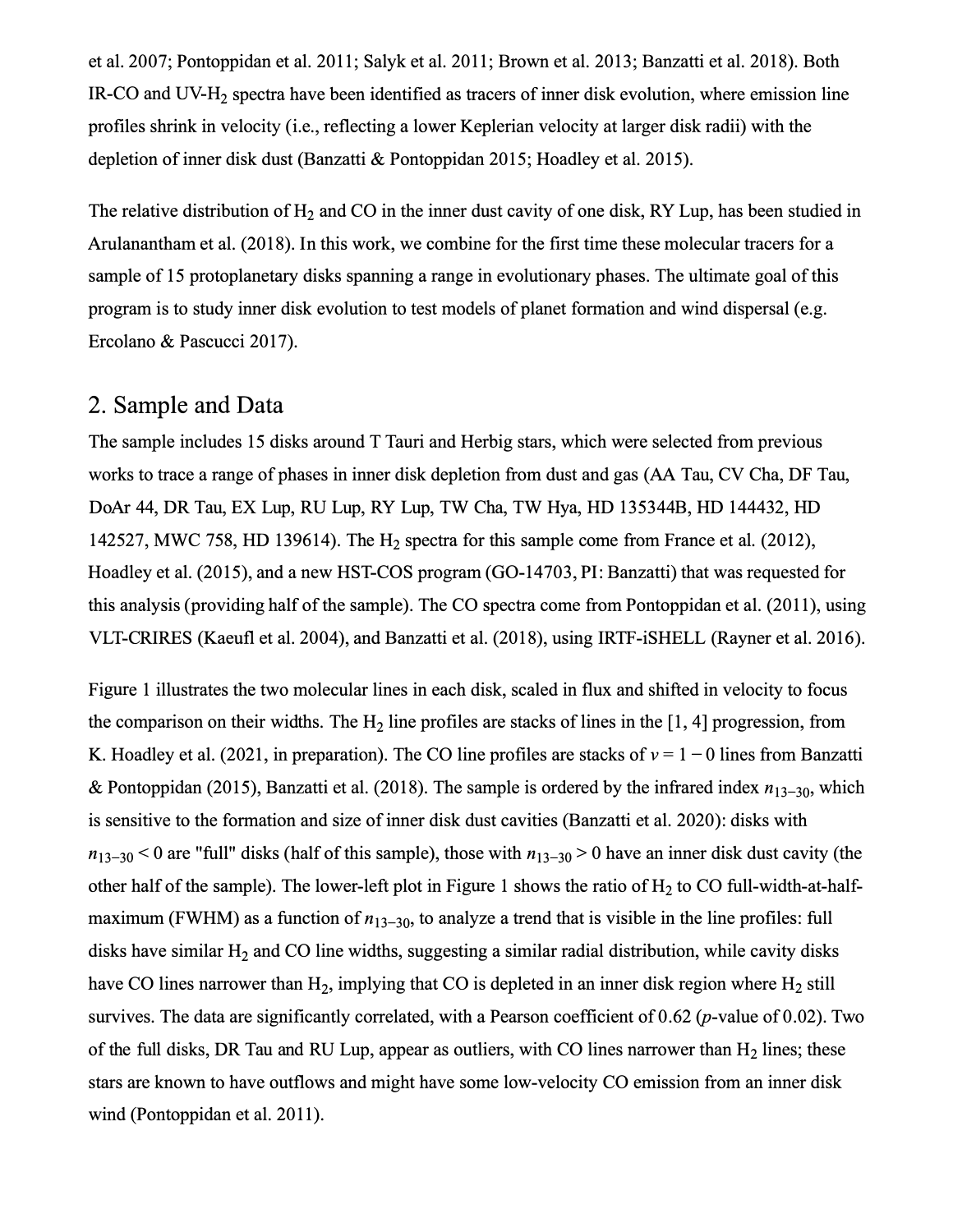

**Figure 1.** *Top:* comparison of CO (purple) and H<sub>2</sub> (black) line profiles for the whole sample, ordered by the infrared index  $n_{13-30}$  (reported next to each target name). *Bottom left*: the ratio of H<sub>2</sub> to CO lines FWHM as a function of  $n_{13-30}$ . A linear fit is shown with a dashed gray line, highlighting a trend that is already visible in the CO and  $H_2$  line profiles, where CO lines are narrower than H2 in disks with a cavity. *Bottom right:* CO rotation diagram for full and cavity disks.

## 3. Results and Discussion

The empirical difference in  $H_2$  and CO line profiles between full disks and disks with cavities (Section 2) is accompanied by a significant difference in CO excitation. We construct rotation diagrams from the available CO  $v = 1 - 0$  emission lines observed in each disk. Apart from a vertical shift, which can be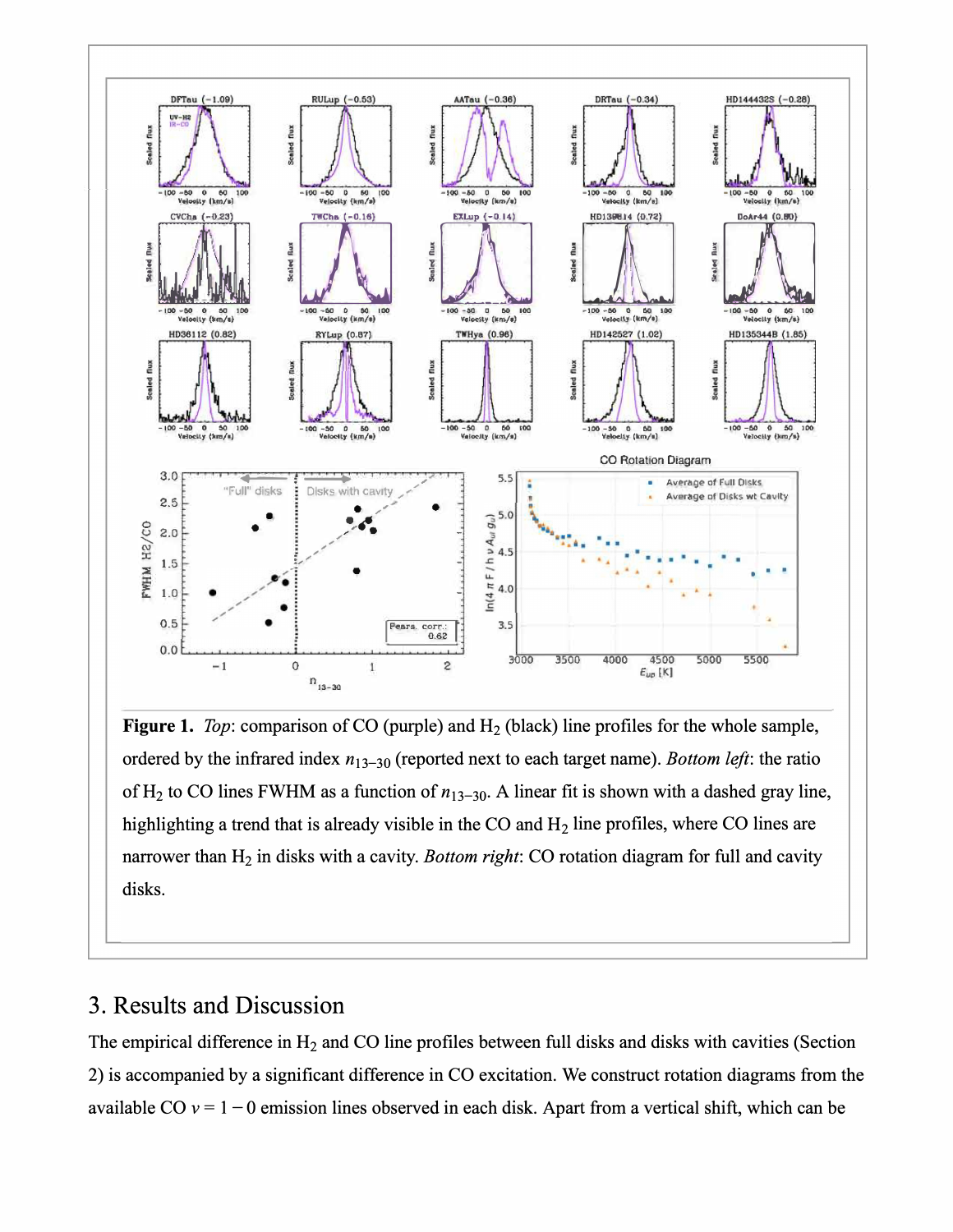given by different emitting areas, the shape of rotation diagrams match very well in each disk group according to their negative or positive infrared index  $n_{13-30}$ . We therefore average them in their respective group, and show these averages in Figure 1 (bottom right).

At upper level energies  $E_{\text{up}} \geq 3500 \text{ K}$ , the two average curves diverge, with cavity disks having a steeper slope than full disks. This difference can be interpreted as colder emission in disks with an inner cavity, although non-LTE excitation can also mimic similar effects (Goldsmith & Langer 1999). While their interpretation is still open, we conclude that strong empirical trends are visible in the data where as disks develop inner dust cavities, CO gas recedes to larger disk radii as compared to  $H_2$ , and CO excitation changes either in temperature or in departure from LTE. Future modeling of these combined spectral data sets promises to reveal key aspects of the physical and chemical evolution of inner disk molecular gas at the time of planet formation.

This work includes observations from the NASA/ESA Hubble Space Telescope. Support for Program GO-14703 was provided through a grant from the STScI under NASA contract NASS-26555.

This work includes data taken with CRIRES at the VLT under program 179.C-0151 (PI K.Pontoppidan), and data taken with iSHELL at the IRTF under program 2016B049 (PI: A.Banzatti). We thank John Rayner for assistance with the iSHELL observations.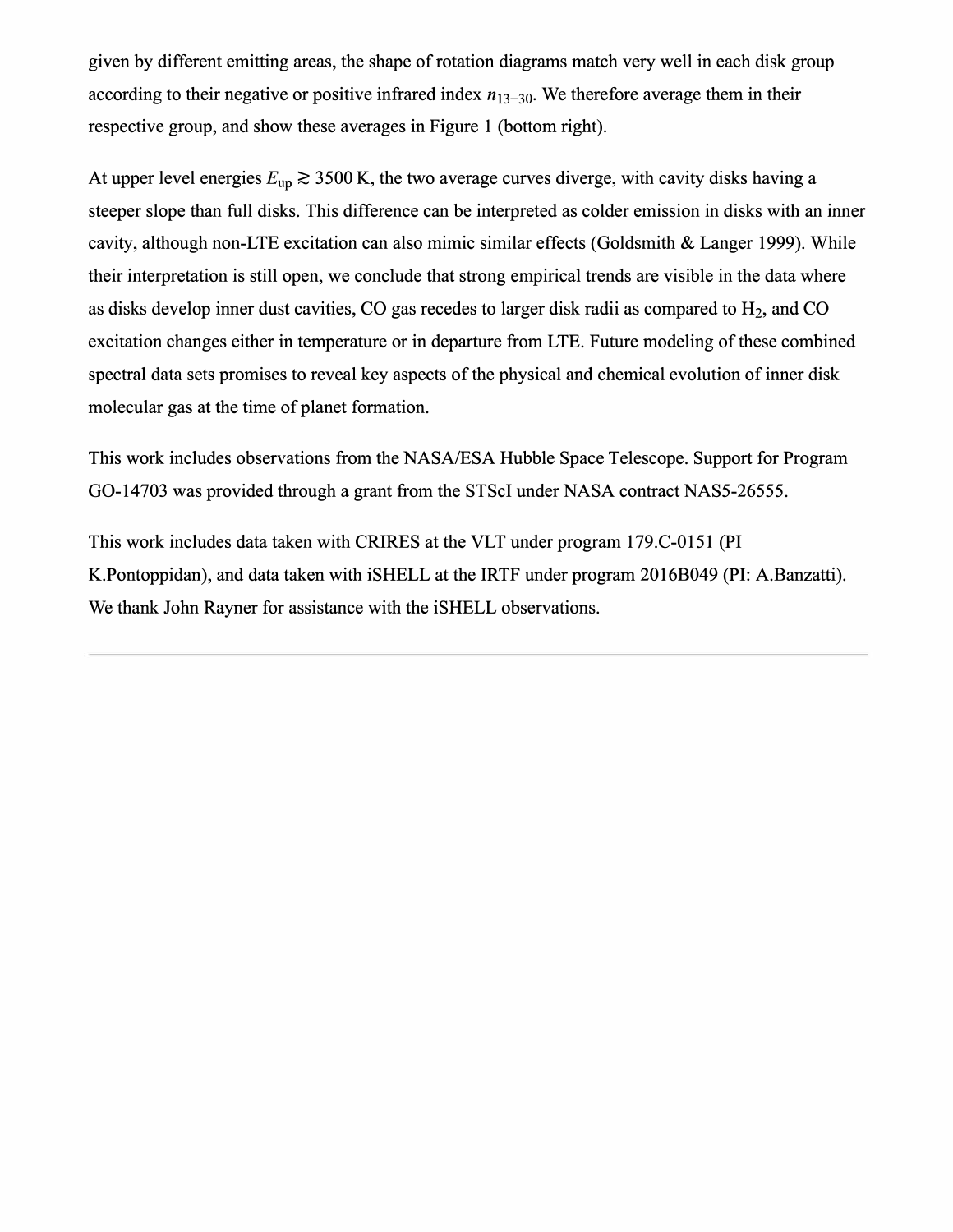- **1'** Andrews S. M. 2020 *ARA&A* **58** 483 Crossref Google Scholar
- **1'** Arulanantham N., France K., Hoadley K. *et al* 2018 *ApJ855* 98 Crossref Google Scholar
- **1'** Banzatti A., Garufi A., Kama M. *et al* 2018 *A&A* **609** L2 Crossref Google Scholar
- **1'** Banzatti A., Pascucci I., Bosman A. D. *et al* 2020 *ApJ903* 124 Crossref Google Scholar
- **1'** Banzatti A. and Pontoppidan K. M. 2015 *ApJ809* 167 Crossref Google Scholar
- **1'** Bitner M. A., Richter M. J., Lacy J. H. *et al* 2008 *ApJ* **688** 1326 Crossref Google Scholar
- **1'** Brittain S., Rettig T. W., Simon T. *et al* 2007 *ApJL* **670** L29 Crossref Google Scholar
- **1'** Brown J.M., Pontoppidan K. M., van Dishoeck E. F. *et al* 2013 *ApJ710* 94 Crossref Google Scholar
- **1'** Ercolano B. and Pascucci I. 2017 *RSOS* 4 170114 Crossref Google Scholar
- **1'** France K., Schindhelm E., Herczeg G. J. *et al* 2012 *ApJ756* 171 Crossref Google Scholar